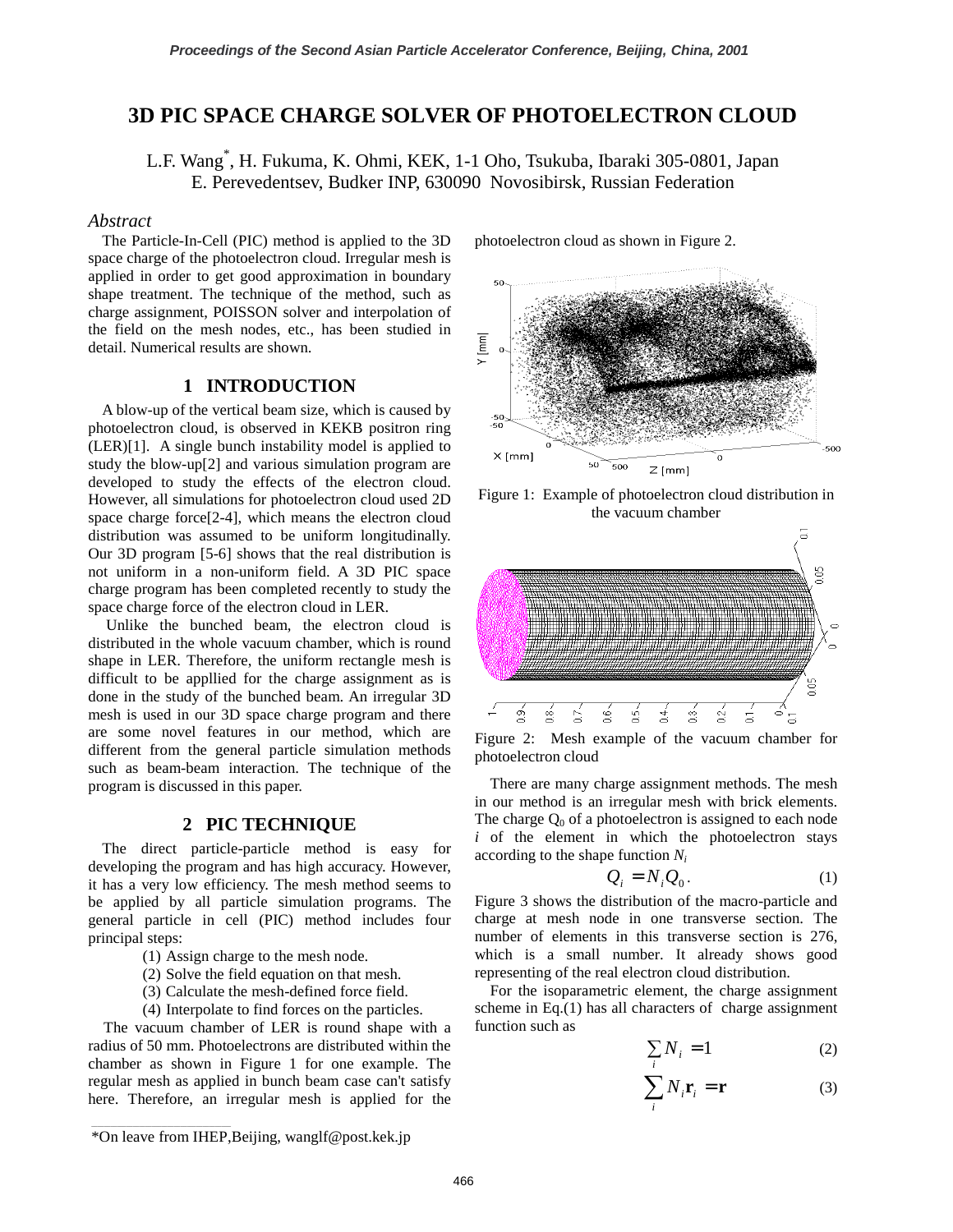The property of the shape function in Eq.(2) keeps the charge conservation. It can be called Cloud-in-a-Cell (CIC) scheme. But it is different from the so-called CIC scheme applied in general particle simulation:

- (1) The general CIC method applies a regular mesh. However, our scheme uses an irregular mesh, which makes this method can be successfully applied to the complex boundary problem such as the very flat beam case and ante-chamber.
- (2) General CIC is for 2D, the charge assignment function has a clear meaning such as the cloud area. Our scheme is for 3D and the assignment has not a clear physical meaning for a high order element. There are many kinds of elements in the finite element methods. Among of them, the high order element can be applied to improve the accuracy of the method.

Therefore, our scheme has very serious advantages: general boundary and high accuracy. At the same time, it is somehow difficult to be applied comparing with the regular mesh CIC method.





The electron cloud (both the density and distribution) changes with time. The electron cloud can be extracted at some moment and we assume a quasi-static condition. The scalar potential satisfies (at each moment)

$$
\Delta \phi = -\rho / \varepsilon_0, \qquad (4)
$$

Eq.(4) can be solved by using the finite element method. We can get the finite element equation

$$
\mathbf{A}\phi = \mathbf{B} \tag{5}
$$

Here the stiffness matrix **A** depends only on the mesh and **B** are the source term. The matrix **A** is extremely sparse and there are well-known methods for handing such linear problems, such as conjugate gradient method, profile or frontal technique. Fortunately, the vacuum chamber of LER is round shape. We can also find the Green function to get the potential. The potential  $\phi$  at **R** is available with the Green function *G*(**R**, **R'**)

$$
\phi(\mathbf{R}) = \int_{0}^{L} dz' \int_{0}^{2\pi} d\theta' \int_{0}^{a} r' dr' f(\mathbf{R'}) G(\mathbf{R}, \mathbf{R'}) \quad (6)
$$

$$
G(\mathbf{R}, \mathbf{R'}) = \frac{e}{L} \ln \frac{\rho^2 + r^2 r'^2 / \rho^2 - 2rr' \cos(\theta - \theta')}{r^2 + r'^2 - 2rr' \cos(\theta - \theta')}
$$

$$
+ \frac{4e}{L} \sum_{n=1}^{\infty} \cos nk(z - z') \Big\{ K_0 (nk \sqrt{r^2 + r'^2 - 2rr' \cos(\theta - \theta')})
$$

$$
- \sum_{m=0}^{\infty} (2 - \delta_{m0}) \frac{K_m(nk\rho)}{I_m(nk\rho)} I_m(nkr) I_m(nkr') \cos m(\theta - \theta') \Big\}
$$
(7)

where *L* is the period length of the vacuum chamber,  $\rho$  is the pipe radius, **R'** is the source position, and **R** is the potential position,  $k=2\pi/L$ . The cylindrical coordinates with *z*-axis along the axis of the pipe,  $\mathbf{R}=(r,\theta,z)$ ,  ${\bf R} = (r', \theta, z')$  are used.

After finding the potential, the force on each particle is interpolated by using the same shape function in order to keep the momentum conservation. Unlike the general PIC method, we calculate the force on particle directly using the potential at mesh node instead of the mesh-defined force field

$$
\mathbf{E} = \sum_{i} \nabla N_i \cdot \boldsymbol{\phi}_i \tag{8}
$$

### **3 NUMERICAL EXAMPLE**

We study the space charge effect of the photoelectron cloud in a solenoid field. When periodic solenoids are arranged with the same current direction in all the coils, the magnetic field can be approximately expressed as

$$
B_z(x, y, z) = B_{z0} + B_0 \sin kz, \tag{9}
$$

$$
B_x(x, y, z) = -0.5B_0 kx \cos kz, \qquad (10)
$$

$$
B_y(x, y, z) = -0.5B_0 \, \text{ky} \cos kz \tag{11}
$$

with B<sub>z0</sub>=30G, B<sub>0</sub>=20G,  $\lambda$ =1m for LER. The simulation parameters used in this paper are shown in Table 1.

The potential and field of the space charge at one transverse section  $(z = -0.5m)$  are shown in Figure 4. There are different potentials at different transverse